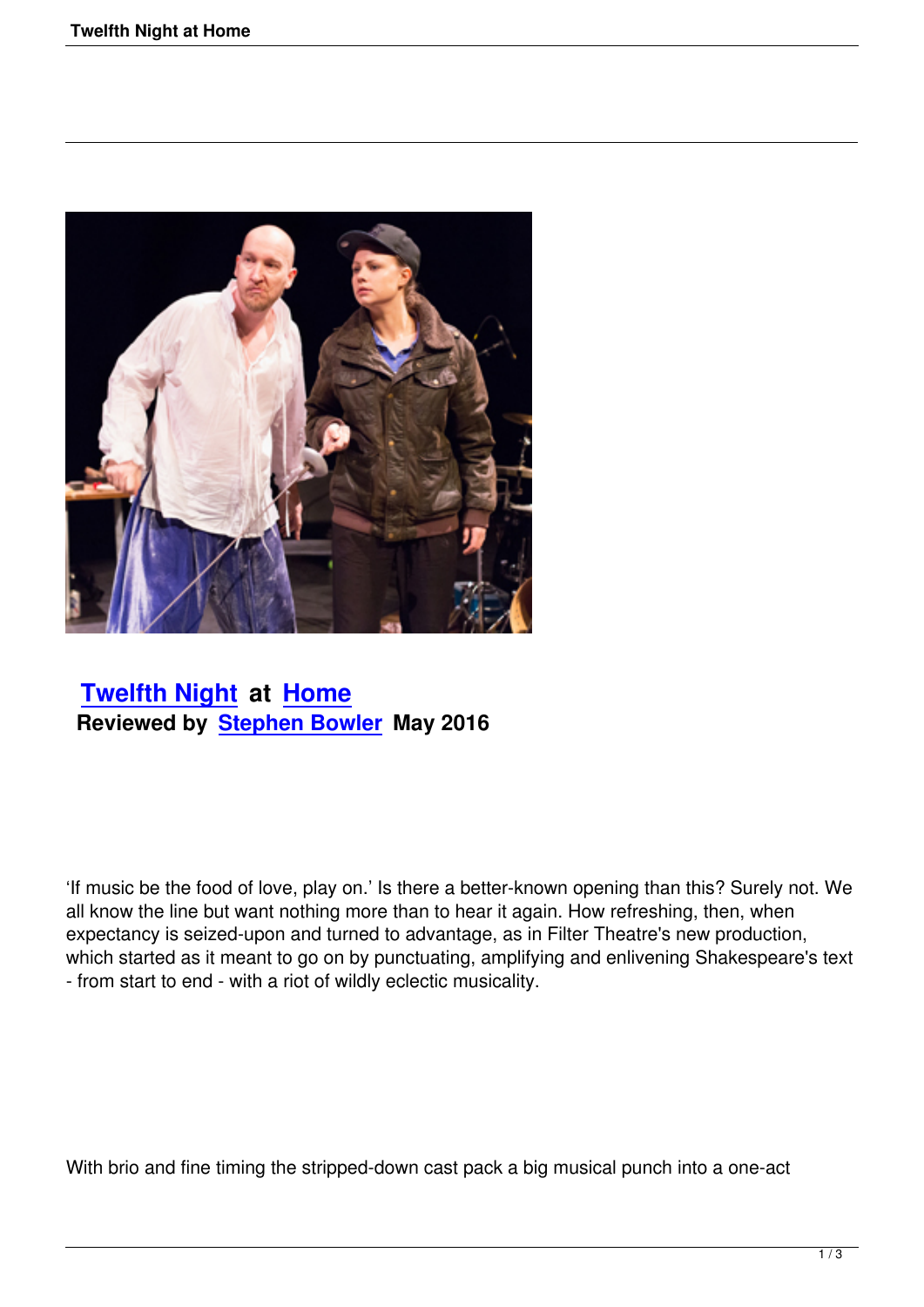performance that is as comic as it is innovative. Onstage an array of electronic instruments and gadgets constitute the set, and players are as likely to be in the stalls as the wings. Fidelity to the text is fairly loose, but delivery is excellent. Where the production really shines, though, is in the comic roustabout, verging on shameless pantomime.

One could cavil at the collapsing of theatrical magic, especially when it involves the conjoining of 'audience' and 'participation', but one must concede a clever elaboration of plot in the process. Having Malvolio sternly reprimand not only the drunken Sir Toby Belch and his gang – 'Is there no respect of place, persons, nor time in you?' – but also a whole bunch of audience members who, almost despite themselves, have become embroiled in the Bacchanalian revel on stage, marks the man and the moment with wit and force. Of course, Malvolio will fall a long way indeed, and the harshness of his treatment is a difficult, almost sadistic, theme, but here the gulling is delightfully done.